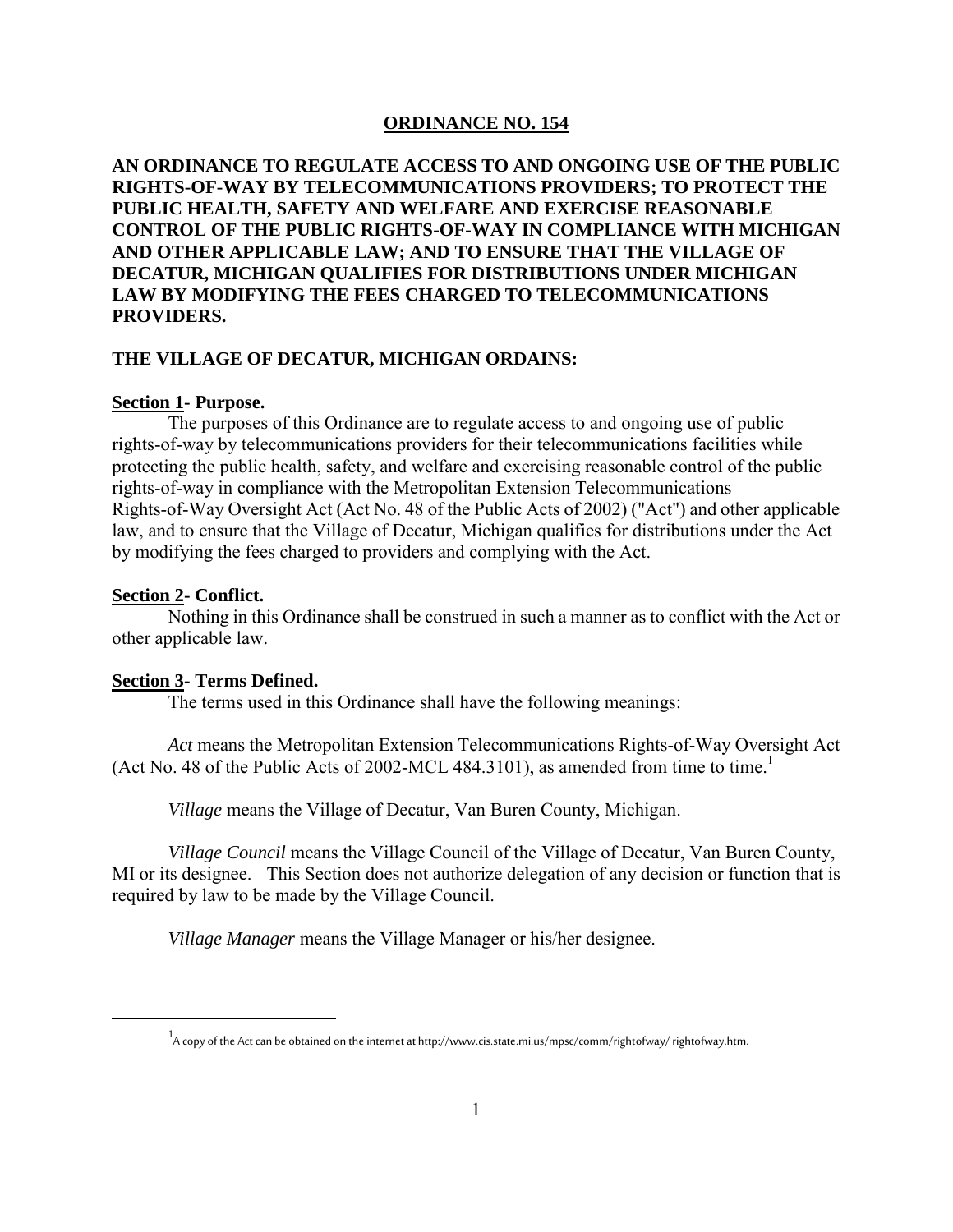*Permit* means a non-exclusive permit issued pursuant to the Act and this Ordinance to a telecommunications provider to use the public rights-of-way in the Village for its telecommunications facilities.

All other terms used in this Ordinance shall have the same meaning as defined or as provided in the Act, including without limitation the following:

*Authority* means the Metropolitan Extension Telecommunications Rights-of-Way Oversight Authority created pursuant to Section 3 of the Act.

*MPSC* means the Michigan Public Service Commission in the Department of Consumer and Industry Services, and shall have the same meaning as the term "Commission" in the Act.

*Person* means an individual, corporation, partnership, association, governmental entity, or any other legal entity.

*Public Right-of-Way* means the area on, below, or above a public roadway, highway, street, alley, easement or waterway. Public right-of-way does not include a federal, state, or private right-of-way.

*Telecommunication Facilities* or *Facilities* means the equipment or personal property, such as copper and fiber cables, lines, wires, switches, conduits, pipes, and sheaths, which are used to or can generate, receive, transmit, carry, amplify, or provide telecommunication services or signals. Telecommunication facilities or facilities do not include antennas, supporting structures for antennas, equipment shelters or houses, and any ancillary equipment and miscellaneous hardware used to provide federally licensed commercial mobile service as defined in section 332(d) of part I of title III of the communications act of 1934, chapter 652, 48 Stat. 1064, 47 U.S.C. 332 and further defined as commercial mobile radio service in 47 CFR 20.3, and service provided by any wireless, two-way communication device.

*Telecommunications Provider, Provider* and *Telecommunications Services* mean those terms as defined in Section 102 of the Michigan telecommunications act, 1991 PA 179, MCL 484.2102. Telecommunication provider does not include a person or an affiliate of that person when providing a federally licensed commercial mobile radio service as defined in Section 332(d) of part I of the communications act of 1934, chapter 652, 48 Stat. 1064, 47 U.S.C. 332 and further defined as commercial mobile radio service in 47 CFR 20.3, or service provided by any wireless, two-way communication device. For the purpose of the Act and this Ordinance only, a provider also includes all of the following:

(a) A cable television operator that provides a telecommunications service.

(b) Except as otherwise provided by the Act, a person who owns telecommunication facilities located within a public right-of-way.

(c) A person providing broadband internet transport access service.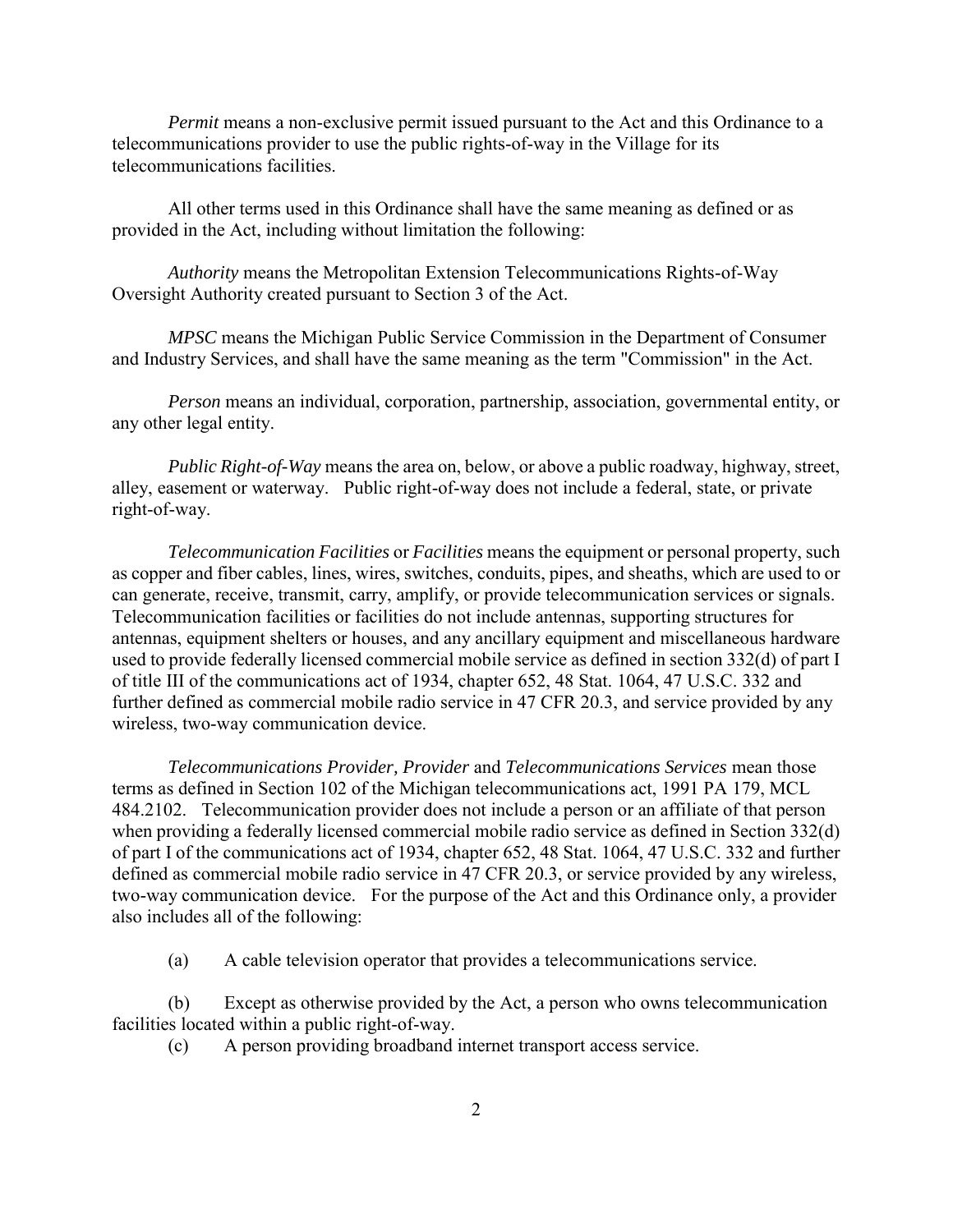# **Section 4- Permit Required.**

(a) *Permit Required*. Except as otherwise provided in the Act, a telecommunications provider using or seeking to use public rights-of-way in the Village for its telecommunications facilities shall apply for and obtain a permit pursuant to this Ordinance.

(b) *Application*. Telecommunications providers shall apply for a permit on an application form approved by the MPSC in accordance with Section 6(1) of the Act. A telecommunications provider shall file one copy of the application with the Village Clerk and one copy with the Village Manager. Applications shall be complete and include all information required by the Act, including without limitation a route map showing the location of the provider's existing and proposed facilities in accordance with Section 6(5) of the Act.<sup>2</sup>

(c) *Confidential Information.* If a telecommunications provider claims that any portion of the route maps submitted by it as part of its application contain trade secret, proprietary, or confidential information, which is exempt from the Freedom of Information Act, 1976 PA 442, MCL 15.231 to 15.246, pursuant to Section 6(5) of the Act, the telecommunications provider shall prominently so indicate on the face of each map.

(d) *Application Fee.* Except as otherwise provided by the Act, the application shall be accompanied by a one-time non-refundable application fee in the amount of \$500.00.

(e) *Additional Information*. The Village Manager may request an applicant to submit such additional information which the Village Manager deems reasonably necessary or relevant. The applicant shall comply with all such requests in compliance with reasonable deadlines for such additional information established by the Village Manager. If the Village and the applicant cannot agree on the requirement of additional information requested by the Village, the Village or the applicant shall notify the MPSC as provided in Section 6(2) of the Act.

(f) *Previously Issued Permits.* Pursuant to Section 5(1) of the Act, authorizations or permits previously issued by the Village under Section 251 of the Michigan telecommunications act, 1991 PA 179, MCL 484.2251 and authorizations or permits issued by the Village to telecommunications providers prior to the 1995 enactment of Section 251 of the Michigan telecommunications act but after 1985 shall satisfy the permit requirements of this Ordinance.

 $\overline{a}$ 

 $^{\text{2}}\,$  A copy of the application form as approved by the Commission can be obtained on the internet at http:// www.cis.state.mi.us/mpsc/comm/rightofway/rightofway.htm.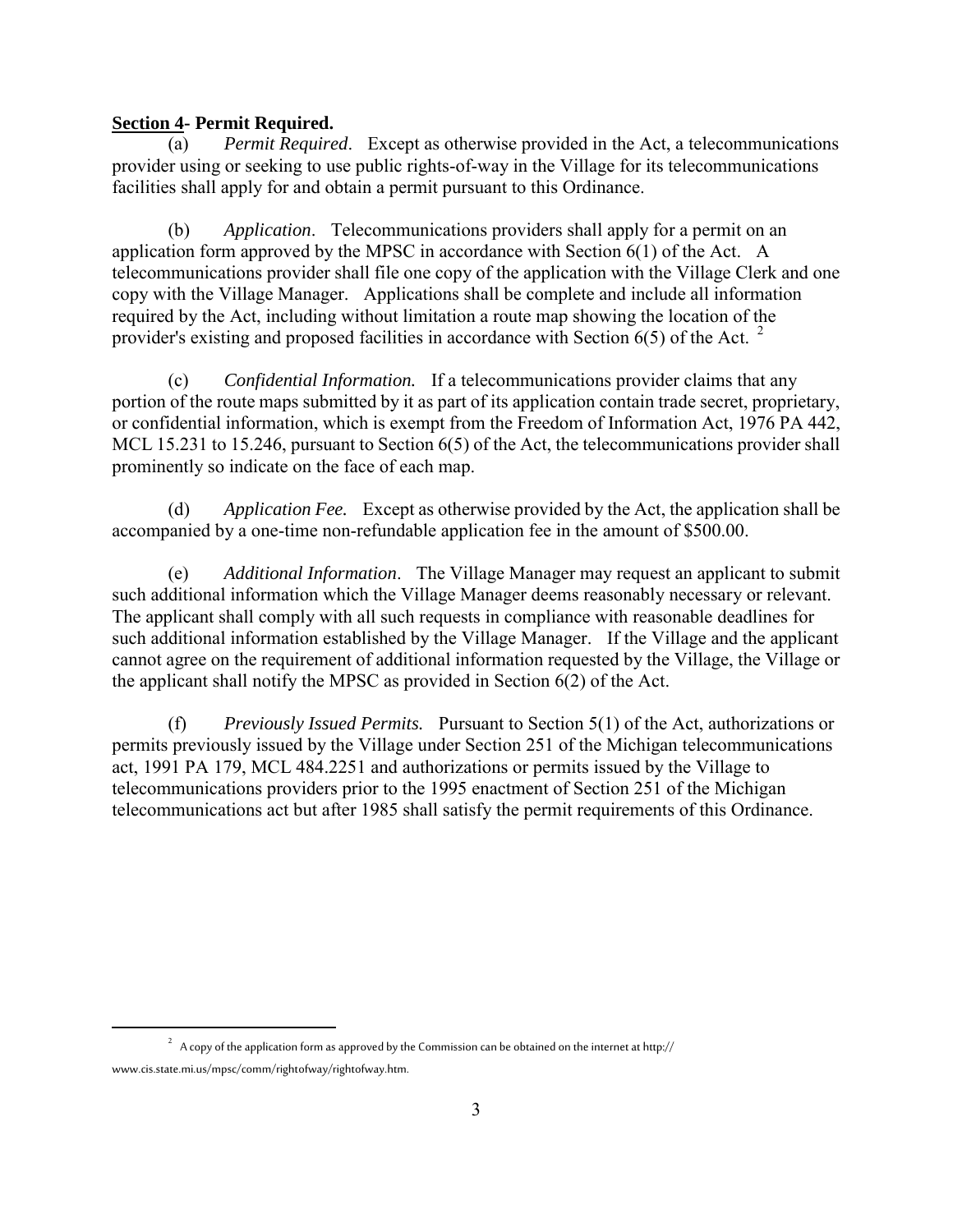(g) *Existing Providers*. Pursuant to Section 5(3) of the Act, within 180 days from November 1, 2002, the effective date of the Act, a telecommunications provider with facilities located in a public right-of-way in the Village as of such date, that has not previously obtained authorization or a permit under Section 251 of the Michigan telecommunications act, 1991 PA 179, MCL 484.2251, shall submit to the Village an application for a permit in accordance with the requirements of this Ordinance. Pursuant to Section 5(3) of the Act, a telecommunications provider submitting an application under this subsection is not required to pay the \$500.00 application fee required under subsection (d) above. A provider under this subsection shall be given up to an additional 180 days to submit the permit application if allowed by the Authority, as provided in Section 5(4) of the Act.

# **Section 5- Issuance of Permit.**

(a) *Approval or Denial*. The authority to approve or deny an application for a permit is hereby delegated to the Village Manager. Pursuant to Section 15(3) of the Act, the Village Manager shall approve or deny an application for a permit within forty-five (45) days from the date a telecommunications provider files an application for a permit under Section 4(b) of this Ordinance for access to a public right-of-way within the Village. Pursuant to Section 6(6) of the Act, the Village Manager shall notify the MPSC when the Village Manager has granted or denied a permit, including information regarding the date on which the application was filed and the date on which permit was granted or denied. The Village Manager shall not unreasonably deny an application for a permit.

(b) *Form of Permit*. If an application for permit is approved, the Village Manager shall issue the permit in the form approved by the MPSC, with or without additional or different permit terms, in accordance with Sections  $6(1)$ ,  $6(2)$  and 15 of the Act.<sup>3</sup>

(c) *Conditions.* Pursuant to Section 15(4) of the Act, the Village Manager may impose conditions on the issuance of a permit, which conditions shall be limited to the telecommunications provider's access and usage of the public right-of-way.

(d) *Bond Requirement.* Pursuant to Section 15(3) of the Act, and without limitation on subsection (c) above, the Village Manager may require that a bond be posted by the telecommunications provider as a condition of the permit. If a bond is required, it shall not exceed the reasonable cost to ensure that the public right-of-way is returned to its original condition during and after the telecommunications provider's access and use.

# **Section 6- Construction/Engineering Permit.**

 $\overline{a}$ 

A telecommunications provider shall not commence construction upon, over, across, or under the public rights-of-way in the Village without first obtaining a construction or engineering permit as required under this Code, as amended, for construction within the public rights-of-way. No fee shall be charged for such construction or engineering permit.

 $^3$  Copies of the permit forms currently approved by the MPSC can be obtained on the internet at http://www.cis.state. mi.us/mpsc/comm/rightofway/rightofway.htm.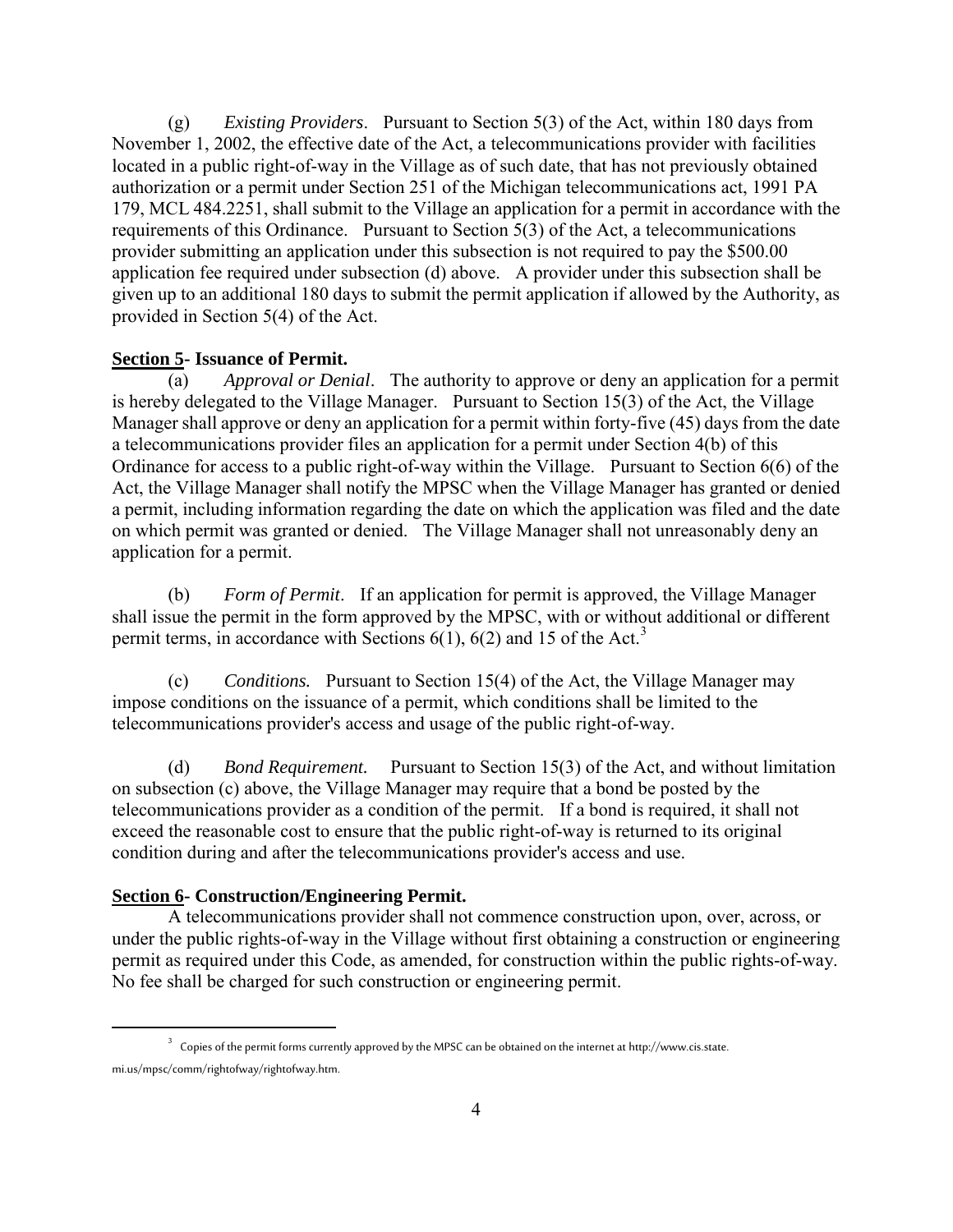### **Section 7- Conduit or Utility Poles.**

Pursuant to Section 4(3) of the Act, obtaining a permit or paying the fees required under the Act or under this Ordinance does not give a telecommunications provider a right to use conduit or utility poles.

# **Section 8- Route Maps.**

Pursuant to Section 6(7) of the Act, a telecommunications provider shall, within 90 days after the substantial completion of construction of new telecommunications facilities in the Village, submit route maps showing the location of the telecommunications facilities to both the MPSC and to the Village. The route maps should be in paper format unless and until the MPSC determines otherwise, in accordance with Section 6(8) of the Act.

## **Section 9- Repair of Damage**.

Pursuant to Section 15(5) of the Act, a telecommunications provider undertaking an excavation or construction or installing telecommunications facilities within a public right-of-way or temporarily obstructing a public right-of-way in the Village, as authorized by a permit, shall promptly repair all damage done to the street surface and all installations under, over, below, or within the public right-of-way and shall promptly restore the public right-of-way to its preexisting condition.

### **Section 10- Establishment and Payment of Maintenance Fee.**

In addition to the non-refundable application fee paid to the Village set forth in subsection 4(d) above, a telecommunications provider with telecommunications facilities in the Village's public rights-of-way shall pay an annual maintenance fee to the Authority pursuant to Section 8 of the Act.

### **Section 11- Modification of Existing Fees.**

In compliance with the requirements of Section  $13(1)$  of the Act, the Village hereby modifies, to the extent necessary, any fees charged to telecommunications providers after November 1, 2002, the effective date of the Act, relating to access and usage of the public rights-of-way, to an amount not exceeding the amounts of fees and charges required under the Act, which shall be paid to the Authority. In compliance with the requirements of Section 13(4) of the Act, the Village also hereby approves modification of the fees of providers with telecommunication facilities in public rights-of-way within the Village's boundaries, so that those providers pay only those fees required under Section 8 of the Act. The Village shall provide each telecommunications provider affected by the fee with a copy of this Ordinance, in compliance with the requirement of Section 13(4) of the Act. To the extent any fees are charged telecommunications providers in excess of the amounts permitted under the Act, or which are otherwise inconsistent with the Act, such imposition is hereby declared to be contrary to the Village's policy and intent, and upon application by a provider or discovery by the Village, shall be promptly refunded as having been charged in error.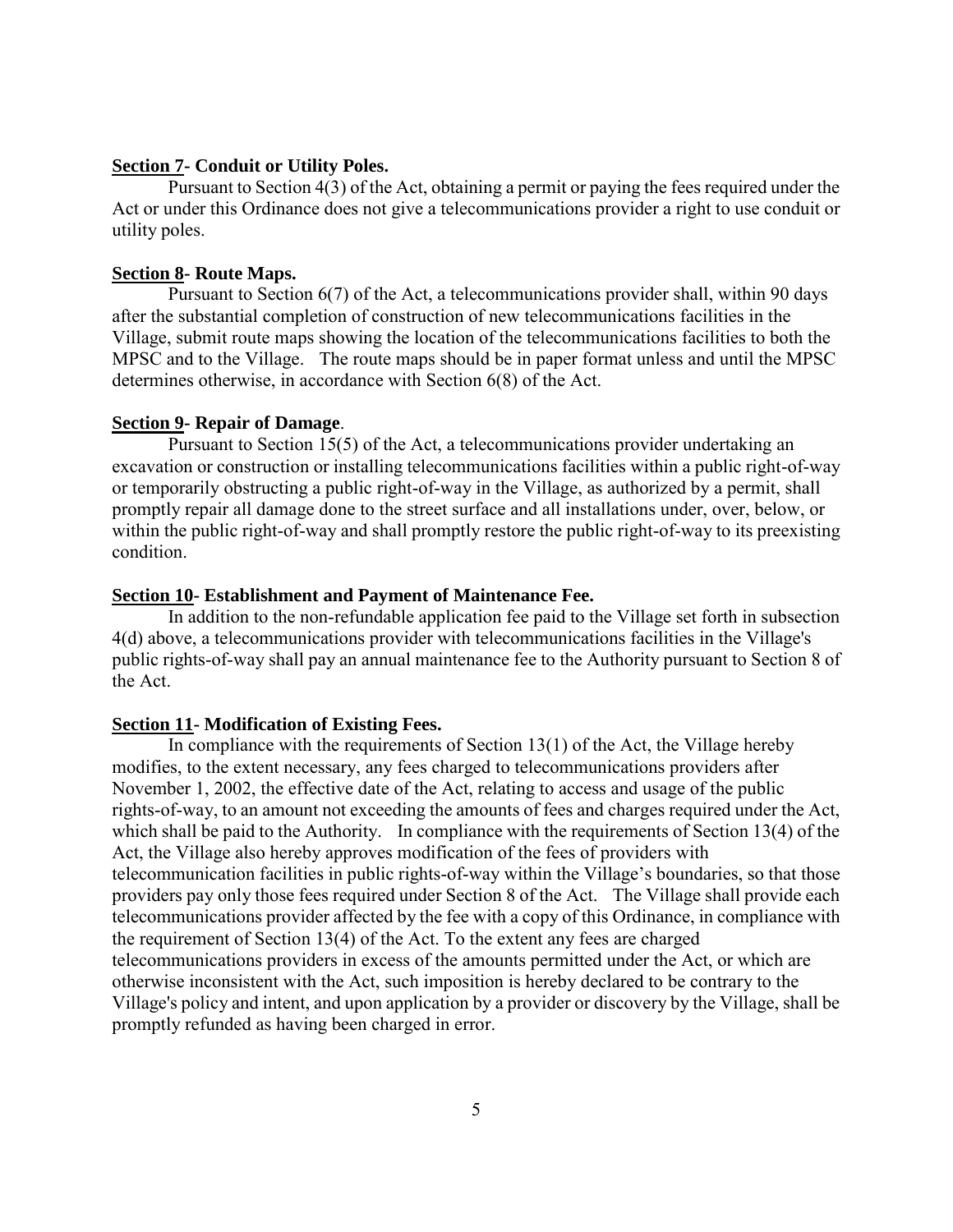# **Section 12- Savings Clause.**

Pursuant to Section 13(5) of the Act, if Section 8 of the Act is found to be invalid or unconstitutional, the modification of fees under Section 11 above shall be void from the date the modification was made.

# **Section 13- Use of Funds.**

Pursuant Section 10(4) of the Act, all amounts received by the Village from the Authority shall be used by the Village solely for rights-of-way related purposes. In conformance with that requirement, all funds received by the Village from the Authority shall be deposited into the Major Street Fund and/or the Local Street Fund maintained by the Village under Act No. 51 of the Public Acts of 1951.

# **Section 14- Annual Report.**

Pursuant to Section 10(5) of the Act, the Village Manager shall file, if required by the Act, an annual report with the Authority on the use and disposition of funds annually distributed by the Authority.

### **Section 15- Cable Television Operators.**

Pursuant to Section 13(6) of the Act, the Village shall not hold a cable television operator in default or seek any remedy for its failure to satisfy an obligation, if any, to pay after November 1, 2002, the effective date of this Act, a franchise fee or similar fee on that portion of gross revenues from charges the cable operator received for cable modem services provided through broadband internet transport access services.

### **Section 16- Existing Rights.**

Pursuant to Section 4(2) of the Act, except as expressly provided herein with respect to fees, this Ordinance shall not affect any existing rights that a telecommunications provider or the Village may have under a permit issued by the Village or under a contract between the Village and a telecommunications provider related to the use of the public rights-of-way.

#### **Section 17- Compliance.**

The Village hereby declares that its policy and intent in adopting this Ordinance is to fully comply with the requirements of the Act, and the provisions hereof should be construed in such a manner as to achieve that purpose. The Village shall comply in all respects with the requirements of the Act, including but not limited to the following:

(a) Exempting certain route maps from the Freedom of Information Act, 1976 PA 442, MCL 15.231 to 15.246, as provided in Section 4(c) of this Ordinance;

(b) Allowing certain previously issued permits to satisfy the permit requirements hereof, in accordance with Section 4(f) of this Ordinance;

(c) Allowing existing providers additional time in which to submit an application for a permit, and excusing such providers from the \$500 application fee, in accordance with Section 4(g) of this Ordinance;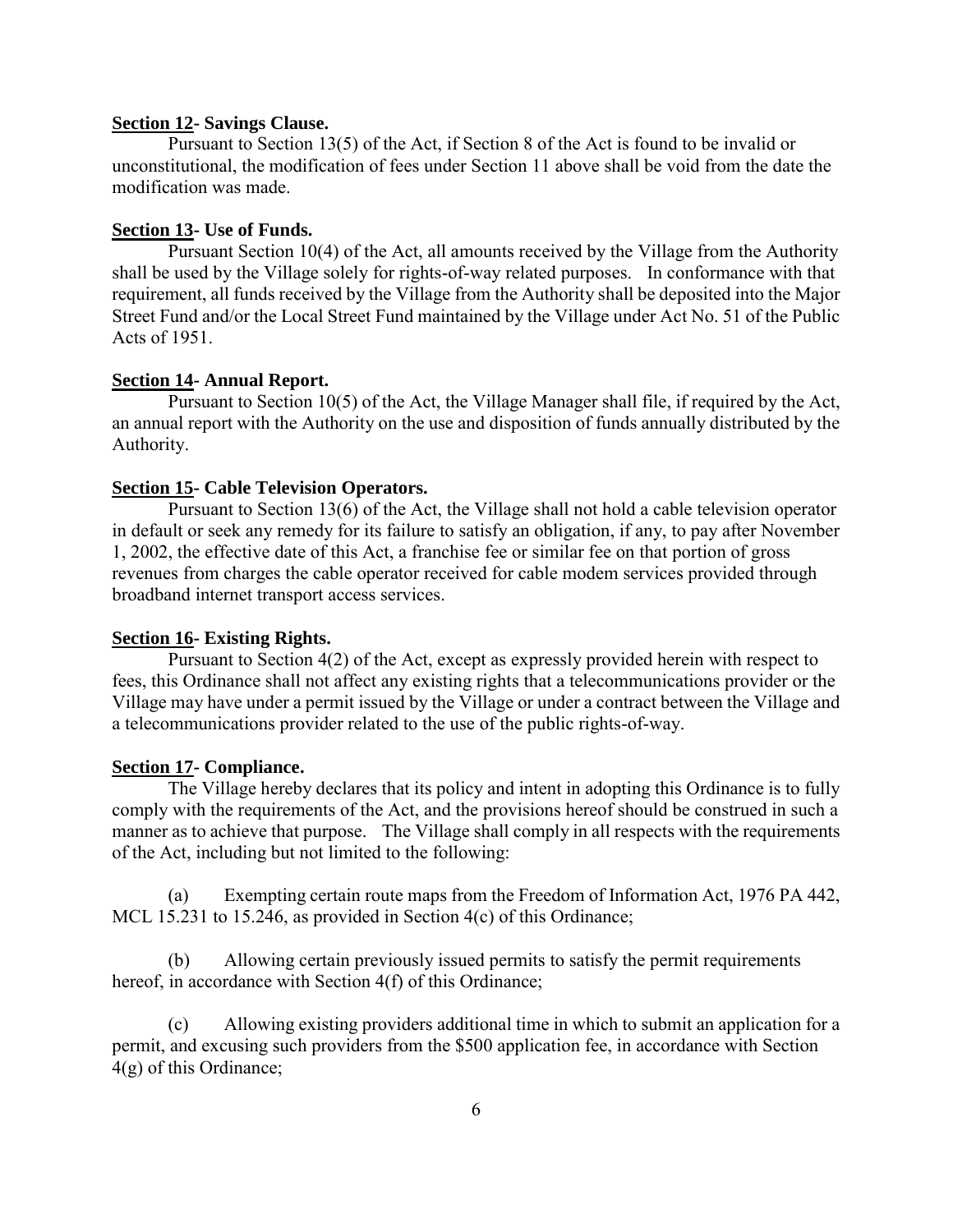(d) Approving or denying an application for a permit within forty-five (45) days from the date a telecommunications provider files an application for a permit for access to and usage of a public right-of-way within the Village, in accordance with Section 5(a) of this Ordinance;

(e) Notifying the MPSC when the Village has granted or denied a permit, in accordance with Section 5(a) of this Ordinance;

(f) Not unreasonably denying an application for a permit, in accordance with Section 5(a) of this Ordinance;

(g) Issuing a permit in the form approved by the MPSC, with or without additional or different permit terms, as provided in Section 5(b) of this Ordinance;

(h) Limiting the conditions imposed on the issuance of a permit to the telecommunications provider's access and usage of the public right-of-way, in accordance with Section 5(c) of this Ordinance;

(i) Not requiring a bond of a telecommunications provider which exceeds the reasonable cost to ensure that the public right-of-way is returned to its original condition during and after the telecommunication provider's access and use, in accordance with Section 5(d) of this Ordinance;

(j) Not charging any telecommunications providers any additional fees for construction or engineering permits, in accordance with Section 6 of this Ordinance;

(k) Providing each telecommunications provider affected by the Village's right-of-way fees with a copy of this Ordinance, in accordance with Section 11 of this Ordinance;

(l) Submitting an annual report to the Authority, in accordance with Section 14 of this Ordinance; and

(m) Not holding a cable television operator in default for a failure to pay certain franchise fees, in accordance with Section 15 of this Ordinance.

# **Section 18- Reservation of Police Powers.**

Pursuant to Section 15(2) of the Act, this Ordinance shall not limit the Village's right to review and approve a telecommunication provider's access to and ongoing use of a public right-of-way or limit the Village's authority to ensure and protect the health, safety, and welfare of the public.

# **Section 19- Severability.**

The various parts, sentences, paragraphs, sections, and clauses of this Ordinance are hereby declared to be severable. If any part, sentence, paragraph, section, or clause of this Ordinance is adjudged unconstitutional or invalid by a court or administrative agency of